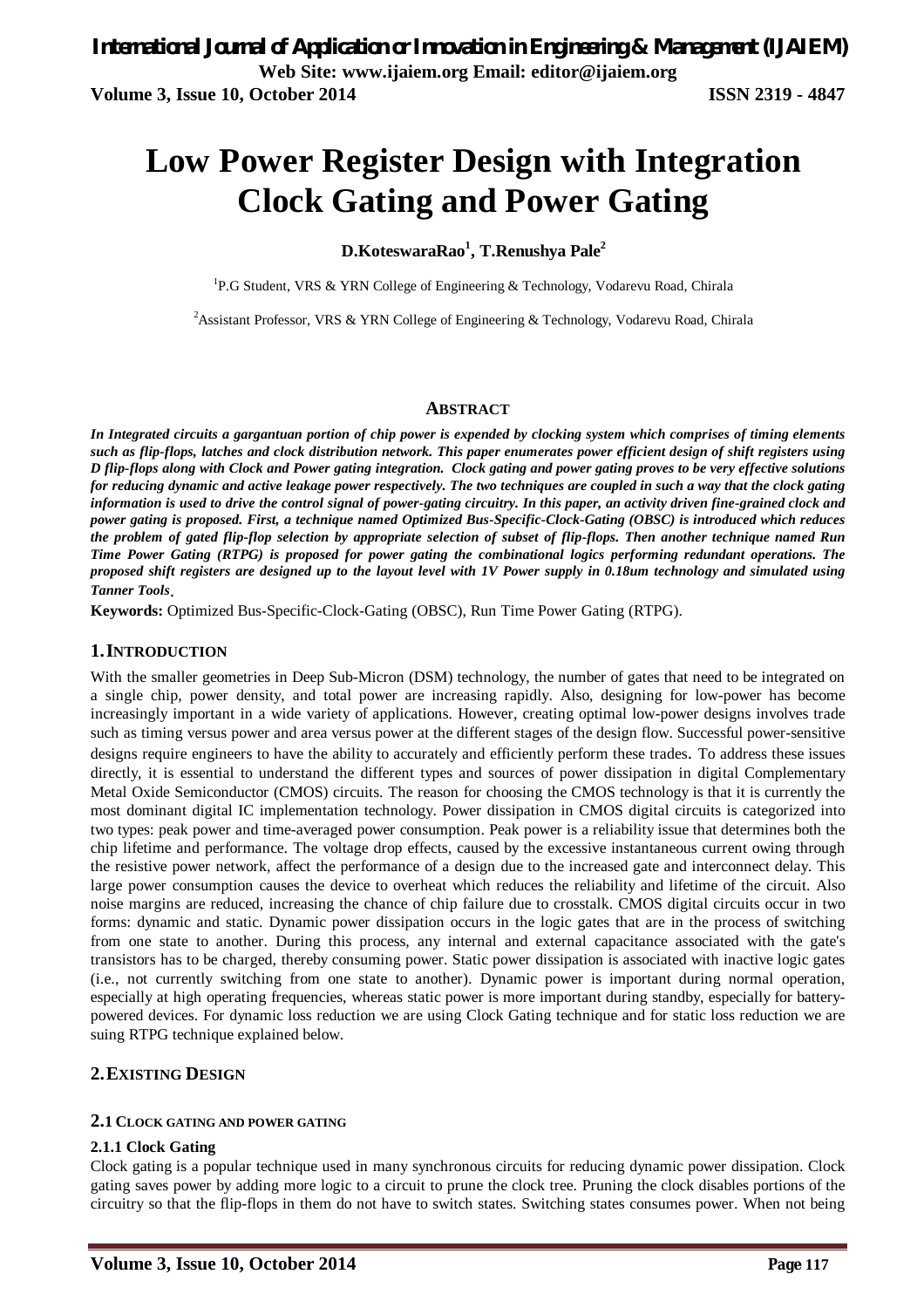switched, the switching power consumption goes to zero, and only leakage currents are incurred.[1] Clock gating works by taking the enable conditions attached to registers, and uses them to gate the clocks. Therefore it is imperative that a design must contain these enable conditions in order to use and benefit from clock gating. This clock gating process can also save significant die area as well as power, since it removes large numbers of muxes and replaces them with clock gating logic. This clock gating logic is generally in the form of "Integrated clock gating" (ICG) cells. However, note that the clock gating logic will change the clock tree structure, since the clock gating logic will sit in the clock tree.

#### **2.1.2 Power Gating**

Power gating is a technique used in integrated circuit design to reduce power consumption, by shutting off the current to blocks of the circuit that are not in use. In addition to reducing stand-by or leakage power, power gating has the benefit of enabling  $I_{ddq}$  testing.

#### **2.2 Integrated Clock and Power Gating**

Clock Gating and Power Gating are two most commonly used design methods to save dynamic and leakage power respectively. How about integrating the two solutions such that they complement each other? In this post, I will talk about a simple way to do so. Clock Gating is accomplished by using Clock Gating Integrated Cell *(*CGIC) which gates the clock to the sequential elements present in its fan-out when the enable signal is logic 0. Power gating structures may be of two types: Simple Power Gating and State Retention Power Gating. Using the former technique, the output of the logic gates slowly leaks the charge at the output and thereby when the SLEEP signal is de-asserted, one cannot predict the logic value at the output. The latter technique is able to retain the state at the output which was last present before asserting the SLEEP signal.

Let's take up a few plausible scenarios:

**Case I** - Normal Case: Which employs only conventional clock gating? It is depicted in the figure.





**Figure 1** Clock Gating Technique

**Case II** - When one does not need to retain the states of the combinatorial cells or the sequential elements. One possible scenario could be in the case of a standalone IP, which is not communicating with any other IP on the SoC. Here one can use three simple powers gating where the SLEEP signal is derived from the CGIC itself using a latch, as depicted in the figure below. Doing so, we would save both dynamic and leakage powers.



**Figure 2** Clock Gating and Power Gating Technique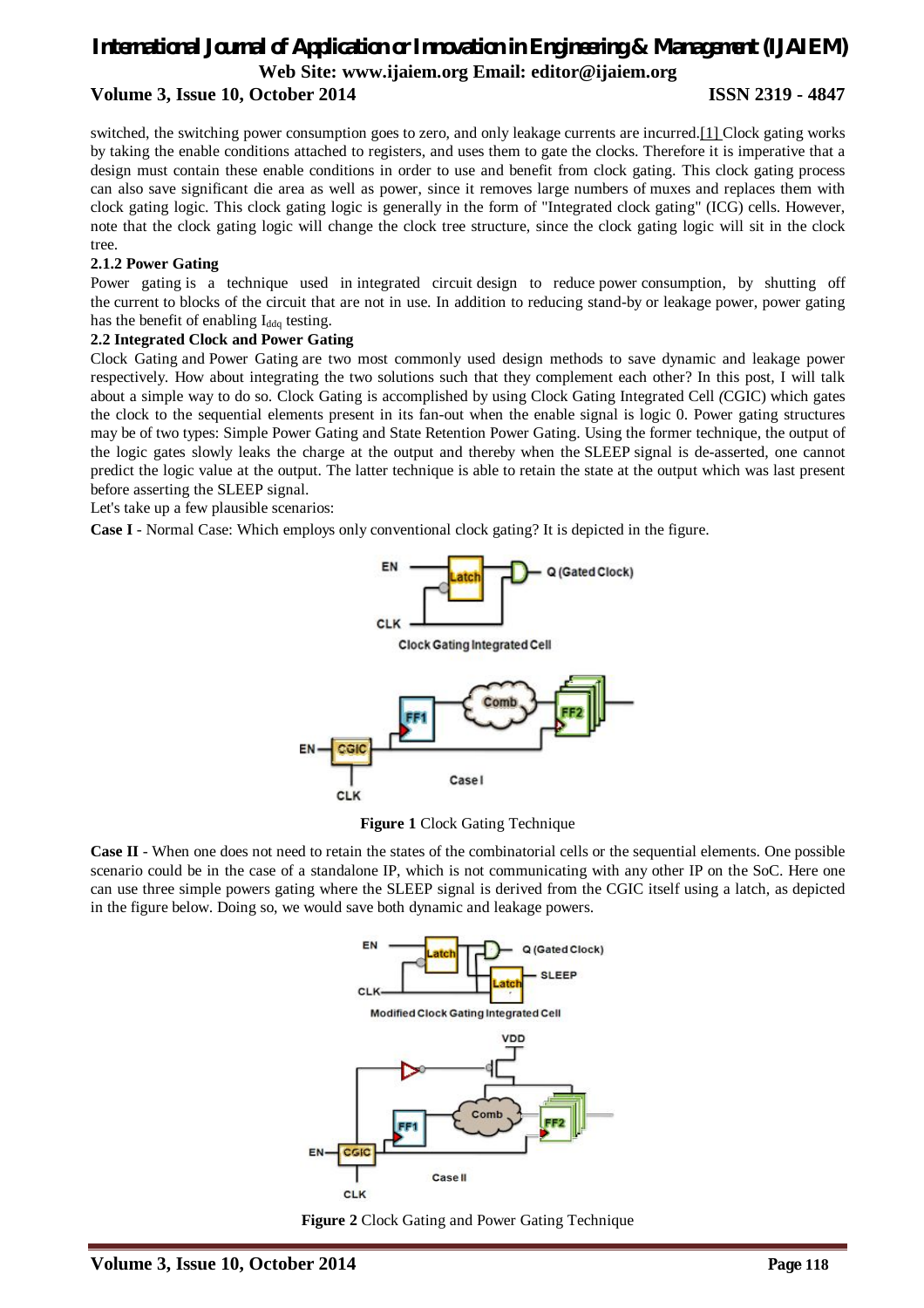**Case III** - When one does not need to retain the states of the combinatorial cells, but the sequential outputs need to be safe-stated. Possible use-case could be where only the sequential outputs communicate with other IPs on the SoC. This can be accomplished by using State Retention Flip Flops instead of the conventional flip-flops.

**Case IV** - When both the combinatorial cells and the sequential cells interact with other IPs. But the previous value need not be required. Since it is a classic case of interaction between "switchable power domain" with" always ON", it entails the use of isolation cells between such power domain crossings. It must be noted that in such a case, isolation cell would always be present in the always ON power domain, i.e., it would receive its VDD supply from the always ON power domain supply. This is because, when the switchable power domain in OFF, the isolation cell can function only if receives the power supply!



**Figure 3** Example of Isolation Cell

Isolation Cells can be simple cells like AND or an OR gate, which receive one input in a way that, irrespective of the second input coming from the switchable power domain, the value would be controllable. For example, logic 0 for AND gate and logic 1 for an OR gate. I will try to take this up in a separate post.

Here we classified the shift register to three places.



**Figure 4** Non Clock Gating Circuit

### **3.OPTIMIZED BUS SPECIFIC CLOCK GATING (OBSC)**

Optimized Bus Specific Clock Gating (OBSC) is very effective technique to maximize dynamic power reduction as shown in fig.5. It chooses only a subset of flip-flops (FF) to be gated selectively, and the problem of gated FF selection is reduced from exponential complexity into linear. It works by comparing the inputs and outputs and gates the clock when they are equal [11]. Considering N FFs in the non-CG circuit, each FF can be chosen as gated or non-gated. Hence, 2N CG solutions are possible and the exponential complexity problem is reduced into linear. Assume that all the FFs are chosen to be gated initially, and then the problem is in determining which FFs should be excluded from gating [1]. Heuristically, the FF with the maximum output data toggle rate should be excluded from gating first. This is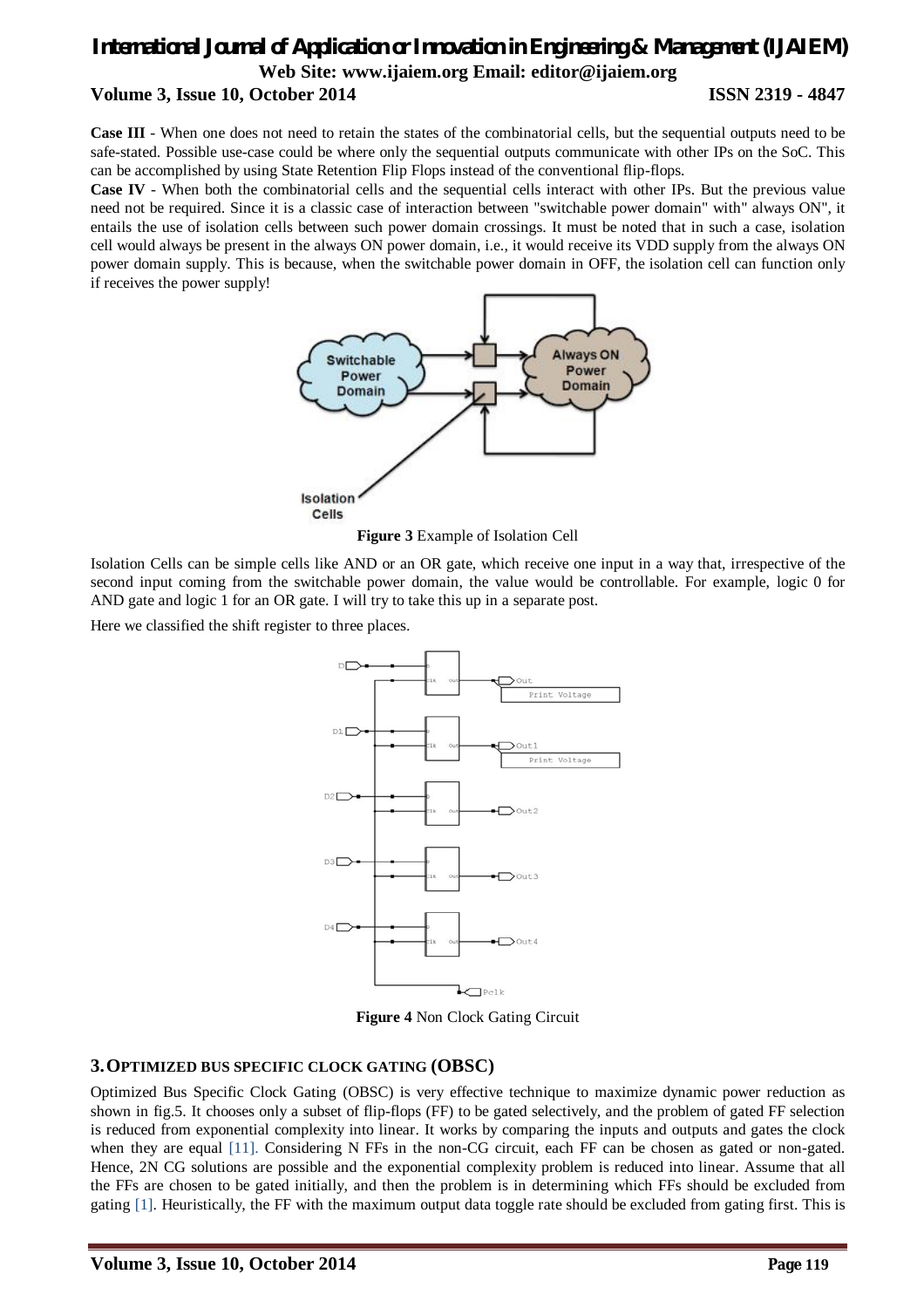because that maximum output data toggle rate indicates that minimum clock toggles will be gated, thus power will reduce least or even increase if the FF is gated. More formally, the FF with the maximum output toggle rate is excluded from gating first, then the FF with the second largest output toggle rate is excluded and so on until all the FFs are excluded (i.e., the original non CG circuit). Apparently, during the process of exclusion, there will be  $N+1$ possible CG solutions which is linear complexity.



**Figure 5** PBSC Circuit

In order to achieve integration of CG and RTPG, apply OBSC technique to the design, then a subset of FFs is clock gated. During the clock gated period, the outputs of the gated FFs are stable. Consequently, those combinational logics whose inputs only depend on gated FF outputs will be inactive and can be power gated as shown in Fig 6. For each output of the power gated cell, whether a connection to primary output presence has to be checked. Holder logic should be added in order to avoid signal floating. Suppose that four out of five FFs are clock gated. The circled cells are completely dependent on the stable gated FF outputs, so they are not active and can be power gated into sleep [1]. However, one input of the XOR gate i is the output of ungated FF A, and one input of the AND gate h is the primary input. Since both the ungated FF output and PI may not be stable during the clock gated period, the XOR gate i and the AND h may be active. So they should not be power gated. In order to avoid floating signal, a holder should be placed at the output of each power gated cell if that output connects to non-power gated cells or primary outputs (Pos). If RTPG has to be applied, footer (high-Vth CMOS transistor) between the actual ground and virtual ground of the power gated cells should be added. After the integration of CG and RTPG, the low power design should look like Fig.6 .The enable signal generated from OBSC is used as the sleep signal for the PG. The cells that are totally dependent on gated FF outputs are power gated. Holders are placed between the power gated cells and the non-power gated cells so that the non-power gated cells can function properly.



**Figure 6** Integration of OBSC and RTPG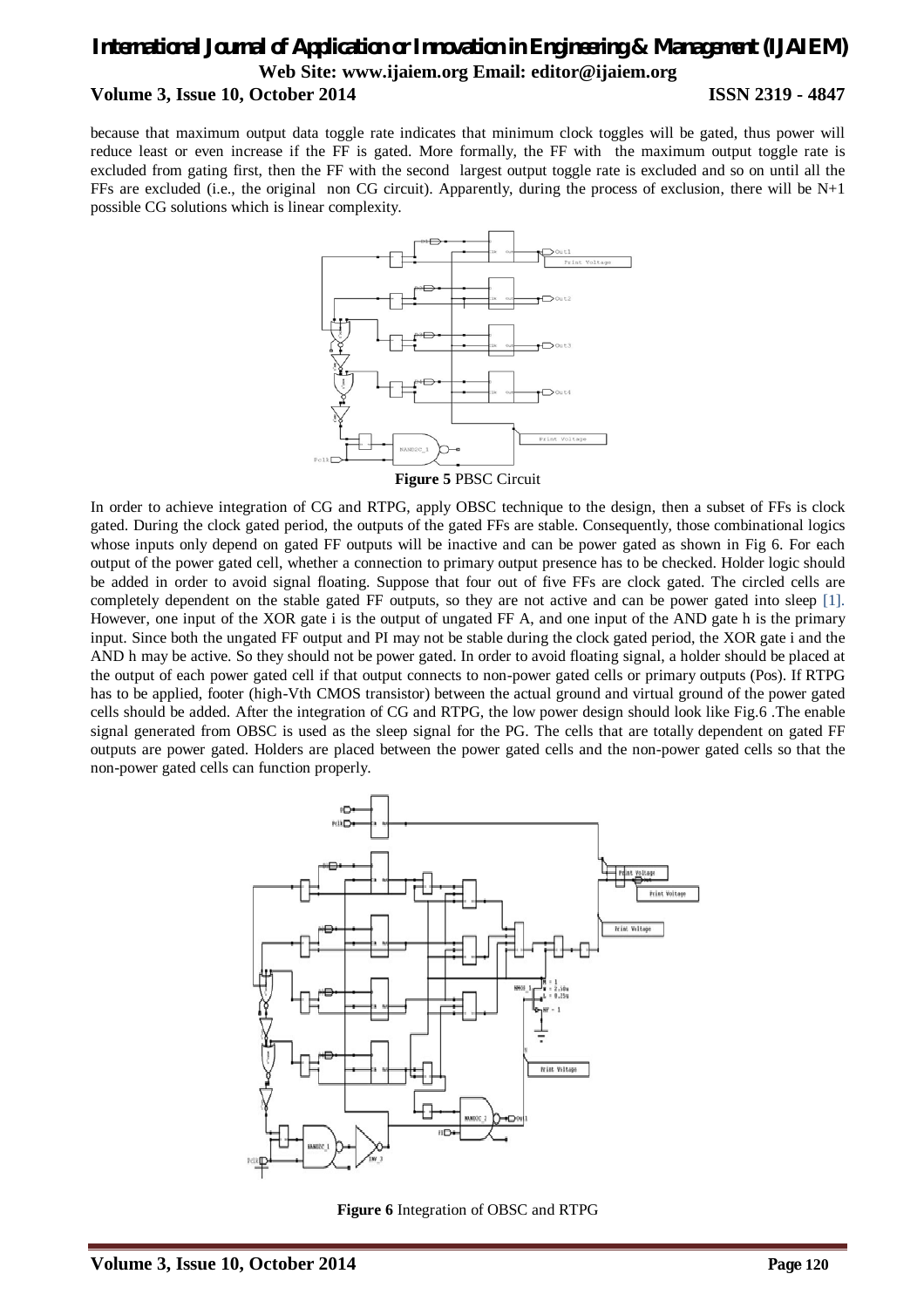#### **4. PROPOSED DESIGN**

#### **4.1Variable Body Biasing Technique**

This is another new leakage reduction technique, which we call the ''Variable body biasing'' technique.



**Figure 7** Structure of variable body biasing technique with sleep method

This technique in figure uses two parallel connected sleep transistors in Vdd and two parallel connected sleep transistors in GND. The source of one of the pmos sleep transistor is connected to the body of other pmos sleep transistor for having so called body biasing effect. Similarly the source of one of the nmos sleep transistor is connected to the body of other nmos sleep transistor for having the same effect as for pmos sleep transistors. So, leakage reduction in this technique occurs in two ways. Firstly, the sleep transistor effect and secondly, the variable body biasing effect. It is well known that pmos transistors are not efficient at passing GND; similarly, it is well known that nmos transistors are not efficient at passing Vdd. But this variable body biasing technique uses pmos transistor in GND and nmos transistor in Vdd, both are in paralleled to the sleep transistors, for maintaining exact logic state during sleep mode. This technique uses aspect ratio  $W/L=3$  for nmos transistor and  $W/L=6$  for pmos transistor in the main inverter portion. For the sleep transistors this technique uses aspect ratio  $W/L=1$  for both the nmos and pmos transistors. The extra two transistors of the design for maintaining the logic state during sleep mode also use aspect ratio W/L=1. Due to the minimum aspect ratio the sub-threshold current reduces.



**Figure 8** Integration of OBSC and RTPG with Variable Body-bias Technique